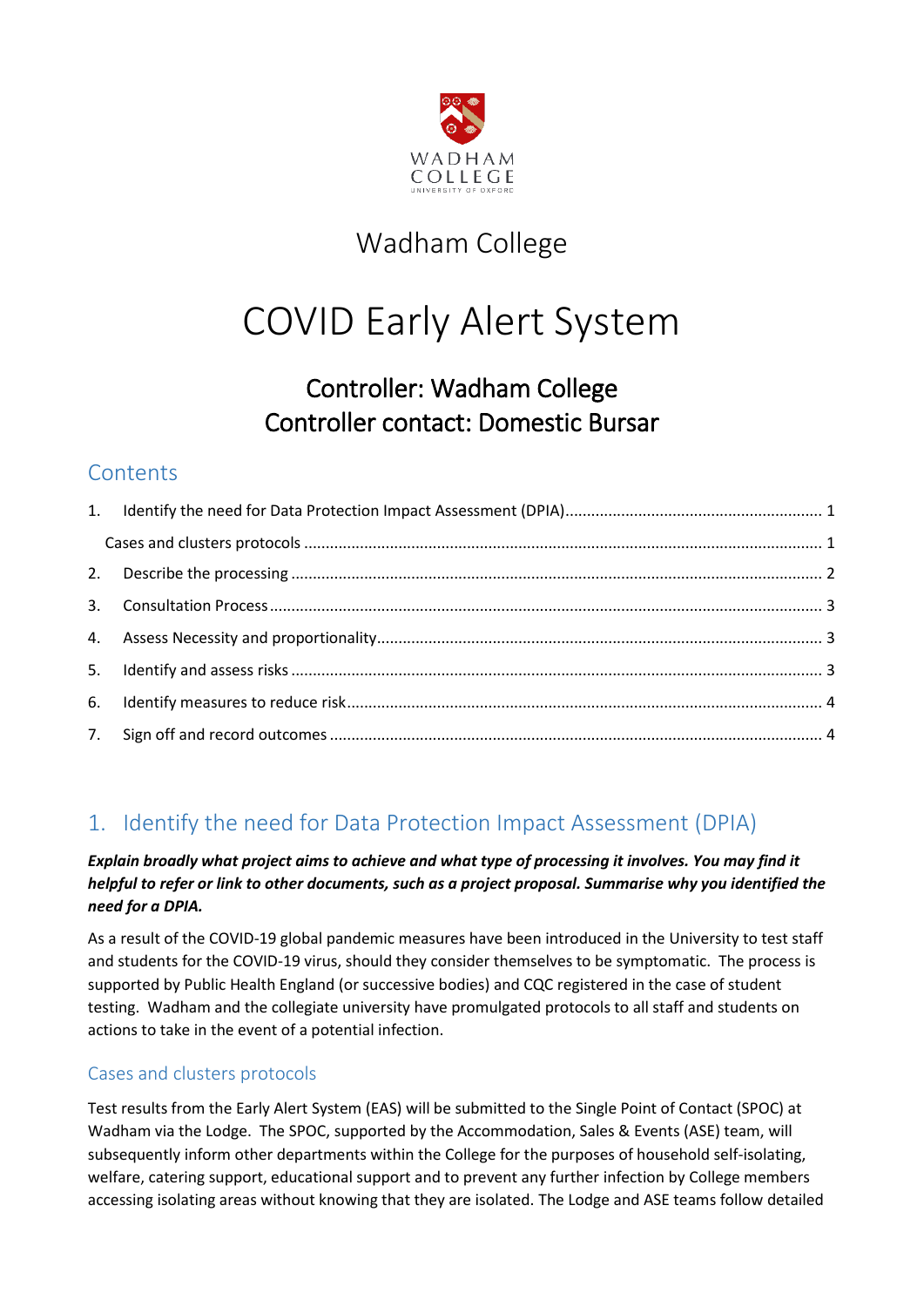protocols and have received letters setting out the importance of confidentiality in handling and processing this data.

As a result of this sharing of information personal to the positive or self-isolating individual, which includes special category medical data, a DPIA is deemed necessary.

### <span id="page-1-0"></span>2. Describe the processing

#### *Describe the nature of the processing: how will you collect, use, store and delete data? What is the source of the data? Will you be sharing data with anyone? You might find it useful to refer to a flow diagram or other way of describing data flows. What types of processing identified as likely high risk are involved?*

The information will come from the testing centre via the University Security Services to the SPOC. The SPOC, supported by the ASE team, will send confirmation emails (via secure email using a password protected document) to the Academic Office and Welfare team. Limited information (room number and COVID status) is went by secure email to Housekeeping, Catering, Maintenance, Pandemic Executive team, DWB site manager and Merifield site manager for the purposes outlined. We will only retain the data for as long as we need it to meet our purposes, including any relating to legal, accounting, or reporting requirements. Further information on our retention periods for personal data is available in our privacy policies for staff and students found here: [https://www.wadham.ox.ac.uk/governance/wadham-college](https://www.wadham.ox.ac.uk/governance/wadham-college-gdpr-framework)[gdpr-framework.](https://www.wadham.ox.ac.uk/governance/wadham-college-gdpr-framework) The University has a separate privacy notice available when booking the test. See https://www.ox.ac.uk/coronavirus/health/covid-testing in the "What about Privacy" Section.

#### *Describe the scope of the processing: what is the nature of the data, and does it include special category or criminal offence data? How much data will you be collecting and using? How often? How long will you keep it? How many individuals are affected? What geographical area does it cover?*

The data falls under special category - data concerning health. The data fields will include the contact data and whether they tested positive or negative for Covid-19. At this point it is unknown how much data will be stored and how many individuals will be affected by collecting and storing this data. The data will cover all Wadham students living in College-owned accommodation and staff. We will also, for welfare and educational purposes, retain data for students and staff who do not live in College accommodation on the same basis and for the same periods. Data will be retained for 1 year after it is recorded. It may be anonymised to retain dates of infection and self-isolation.

#### *Describe the context of the processing: what is the nature of your relationship with the individuals? How much control will they have? Would they expect you to use their data in this way? Do they include children or other vulnerable groups? Are there prior concerns over this type of processing or security flaws? Is it novel in any way? What is the current state of technology in this area? Are there any current issues of public concern that you should factor in? Are you signed up to any approved code of conduct or certification scheme (once any have been approved)?*

Given the global pandemic, students and staff have been advised via the staff and student policies on COVID testing (https://www.ox.ac.uk/coronavirus/health/covid-testing) and will expect that we will use positive test result data to protect them and the community from further infection. They will expect that we will use the information for the purpose of welfare, social, educational and practical support to them. There is the possibility that an individual whose data is used will be under 18, but over 13 in every case. The process proposed is only novel in its potential endurance and nature; similar processes would be in place for other communicable diseases such as norovirus. There are no foreseeable areas of public concern regarding the holding of this data for the duration proposed.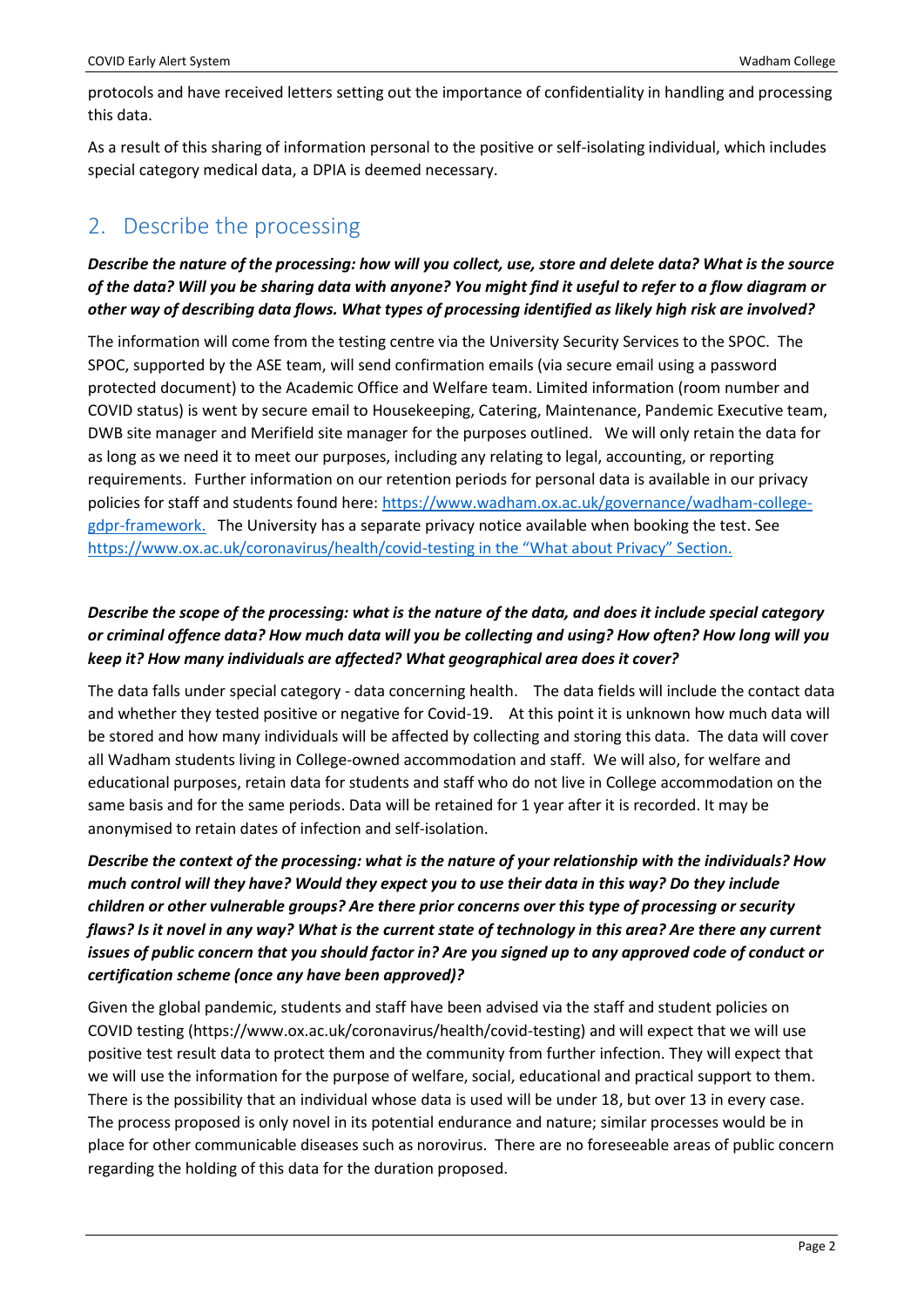#### *Describe the purposes of the processing: what do you want to achieve? What is the intended effect on individuals? What are the benefits of the processing – for you, and more broadly?*

To hold necessary data on whether staff and students are infected with COVID-19 so that we can take the necessary steps, as per our written protocol. Our intended effect is to protect the individuals involved, protect our community and to protect the vulnerable in wider society whilst providing services and support to those who require it.

### <span id="page-2-0"></span>3. Consultation Process

*Consider how to consult with relevant stakeholders: describe when and how you will seek individuals' views – or justify why it's not appropriate to do so. Who else do you need to involve within your organisation? Do you need to ask your processors to assist? Do you plan to consult information security experts, or any other experts?*

We have informed students and staff that we will be processing their data should they test positive or negative for COVID-19 through the EAS. The processing of such health data is necessary for the purpose of meeting our health and safety obligations to our members. Our DPO has been consulted on our Privacy Notice with regards to our use of the EAS and with this DPIA. Finally the EAS is a voluntary service provided by the University.

The EAS Privacy Notice is available here: https://earlyalert.medsci.ox.ac.uk/earlyalert/booking/privacy.

### <span id="page-2-1"></span>4. Assess Necessity and proportionality

*Describe compliance and proportionality measures, in particular: what is your lawful basis for processing? Does the processing actually achieve your purpose? Is there another way to achieve the same outcome? How will you prevent function creep? How will you ensure data quality and data minimisation? What information will you give individuals? How will you help to support their rights? What measures do you take to ensure processors comply? How do you safeguard any international transfers?*

We need to process data for these purposes to operate safely which is a task we carry out in the public interest. Data will be processed for these purposes only. We will only use the data for the purposes for which we collected it, unless we reasonably consider that we need to use it for another related reason and that reason is compatible with the original purpose. If we need to use the data for an unrelated purpose, we will seek the consent of the individuals involved to use it for that new purpose. Again the service is voluntary so those getting tested will have done so in the full knowledge that they are using a service provided by the collegiate university.

### <span id="page-2-2"></span>5. Identify and assess risks

| Describe source of risk and nature of potential impact on<br>individuals. Include associated compliance and corporate risks<br>as necessary. | Likelihood of<br>harm | Severity of<br>harm | <b>Overall risk</b> |
|----------------------------------------------------------------------------------------------------------------------------------------------|-----------------------|---------------------|---------------------|
|                                                                                                                                              | Remote,               | Minimal,            | Low,                |
|                                                                                                                                              | possible or           | significant or      | medium or           |
|                                                                                                                                              | probable              | severe              | high                |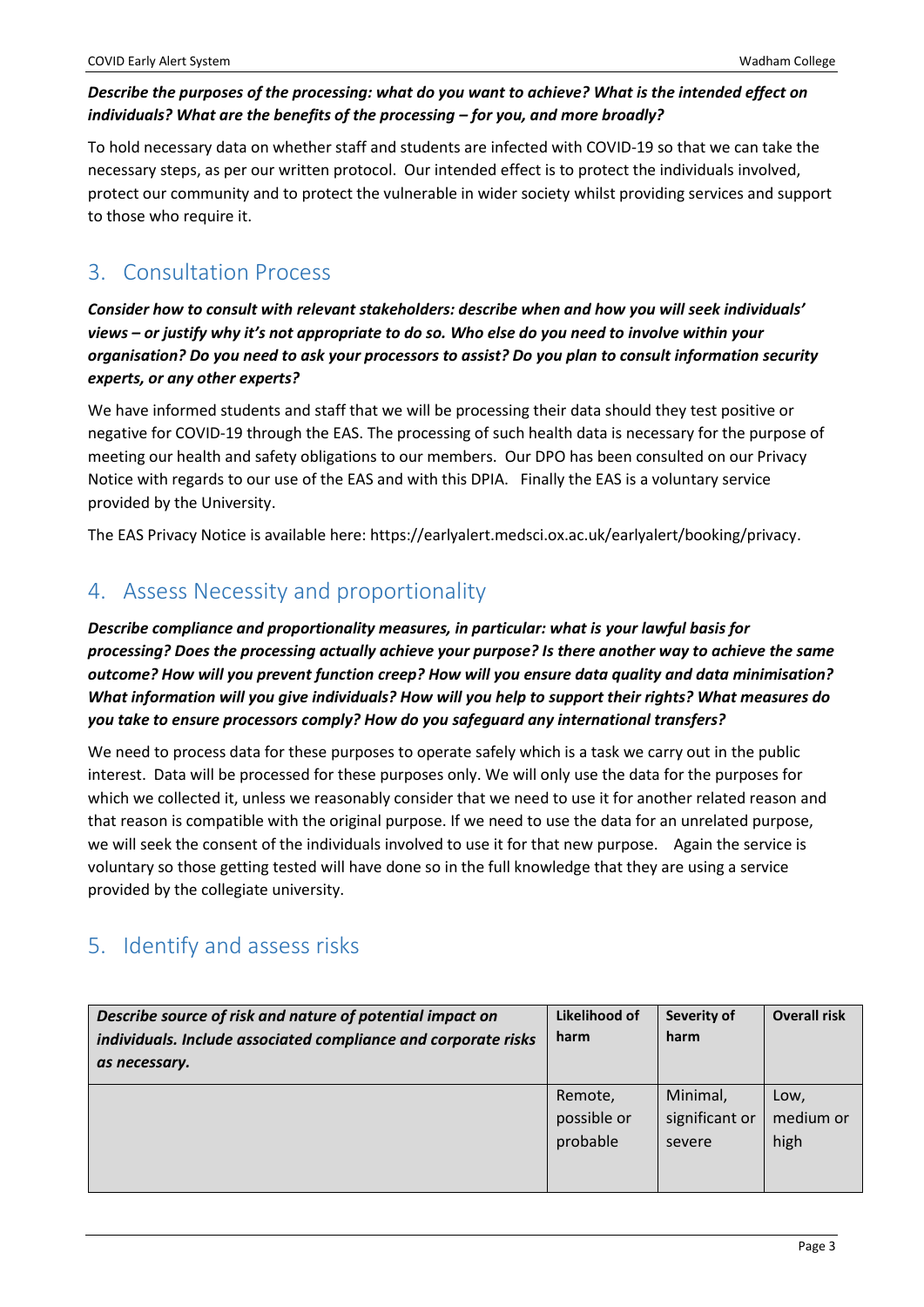| 1-Loss or breach of data | Remote | Minimal | Low |
|--------------------------|--------|---------|-----|
|                          |        |         |     |

## <span id="page-3-0"></span>6. Identify measures to reduce risk

| Identify additional measures you could take to reduce or eliminate risks identified as medium or high<br>risk in step 5 |                                                                                                                                                                                                                                                                                                                                                                                                                                   |                                   |                      |                            |
|-------------------------------------------------------------------------------------------------------------------------|-----------------------------------------------------------------------------------------------------------------------------------------------------------------------------------------------------------------------------------------------------------------------------------------------------------------------------------------------------------------------------------------------------------------------------------|-----------------------------------|----------------------|----------------------------|
| <b>Risk</b>                                                                                                             | Options to reduce or eliminate risk                                                                                                                                                                                                                                                                                                                                                                                               | <b>Effect on risk</b>             | <b>Residual risk</b> | <b>Measure</b><br>approved |
|                                                                                                                         |                                                                                                                                                                                                                                                                                                                                                                                                                                   | Eliminated<br>reduced<br>accepted | Low medium<br>high   | Yes/no                     |
| $1 -$                                                                                                                   | Storage locations of this data will be<br>protected by credential based<br>authentication. Storage areas are<br>behind firewalls that are continuously<br>monitored for threat and detection.<br>Servers are continuously monitored to<br>ensure they have up to date service<br>packs and any other security update.<br>The data itself is low grade and would<br>not pose a threat to the data subjects if<br>it were breached. | Reduced                           | Low                  | Yes                        |

# <span id="page-3-1"></span>7. Sign off and record outcomes

| <b>Item</b>                 | Name/position/date                        | <b>Notes</b>                                                                                |
|-----------------------------|-------------------------------------------|---------------------------------------------------------------------------------------------|
| Measures approved by:       | The College's Pandemic Executive<br>Group | Integrate actions back into project plan,<br>with date and responsibility for<br>completion |
| Residual risks approved by: |                                           | If accepting any residual high risk,<br>consult the ICO before going ahead                  |
| DPO advice provided:        |                                           | DPO should advise on compliance, step<br>6 measures and whether processing can<br>proceed   |